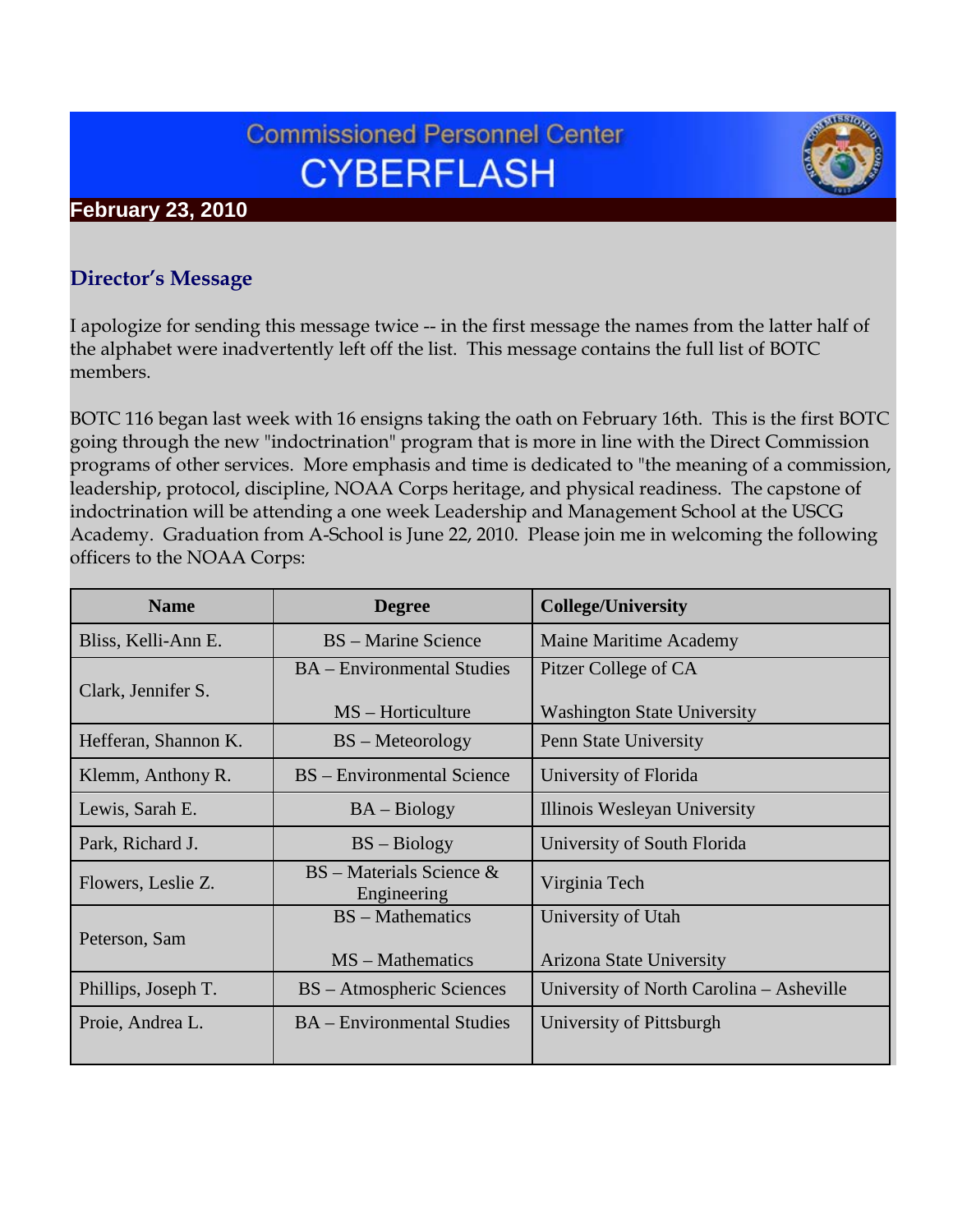|                         | $AA - Pre\text{-}engineering$        | Lon Morris College                 |
|-------------------------|--------------------------------------|------------------------------------|
| Rivera, Felix A.        | $BS - Biology$                       | Jarvis Christian College           |
| Rodziewicz, David J.    | $BS - Economics & Finance$           | University of Illinois             |
|                         | $AAS - Aviation$                     | University of Cincinnati           |
| Salling, Kyle S.        | <b>BAS</b> – Professional Aeronatics | <b>Embry Riddle</b>                |
|                         | <b>BBA</b> – Information Systems     | University of Cincinnati           |
| Sinquefield, Timothy C. | $BS - Biology$                       | University of Southern Mississippi |
| Smith, Daniel D.        | $BS - Geological Engineering$        | University of North Dakota         |
|                         | $BS - Biology$                       |                                    |
| Thomas, Larry V.        |                                      | Jacksonville State University      |
|                         | $MS - Biology$                       |                                    |

#### We are NOAA Corps Officers First

There has been much discussion over the past few years on the identity of the NOAA Corps. We are an elite, geographically disperse, corps of highly trained commissioned officers who provide operational support and leadership to NOAA missions and the American people. We all took the same Oath of Office upon accepting a commission in the NOAA Corps. We swore to support and defend the Constitution of the United States and to bear true faith and allegiance to the same. We expect to be held to a higher standard and display the utmost integrity, professionalism, and commitment to service. Our core values of Honor, Respect, and Commitment are the foundation for the decisions and actions we take every day – no matter where we are or what mission we are trying to accomplish. We are NOAA Corps Officers first.

BOTC indoctrination has been modified to provide more training and emphasis on what it means to be a Commissioned Officer. Officership, heritage, protocol, customs, core values, professionalism, teamwork, and leadership are taught through classroom sessions and demanding activities in-line with direct commission programs in other services. As mentioned above, BOTC 116 began the program last week.

As part of the new program, a NOAA Corps Ethos was proposed by ENS Jonathan Heesch. An ethos is a distinguishing character, sentiment, moral nature, or guiding beliefs of a person, group, or institution. It provides a basis for what a NOAA Corps Officer is. The root meaning of Officership and the tool with which we remind ourselves of that meaning each day. I welcome your comments.

I am a NOAA Commissioned Officer.

I am an Operational Specialist at Sea or in the Air.

I am a Scientist and a Steward of our Oceans & Atmosphere.

Above all though, I am a Leader, dedicated to Safety, Operational Excellence, Professionalism, and the Citizens whom I serve.

> I serve with Honor, Respect, and Commitment to my Country and my Corps. I am Semper Illic, from line office to the front line of scientific discovery!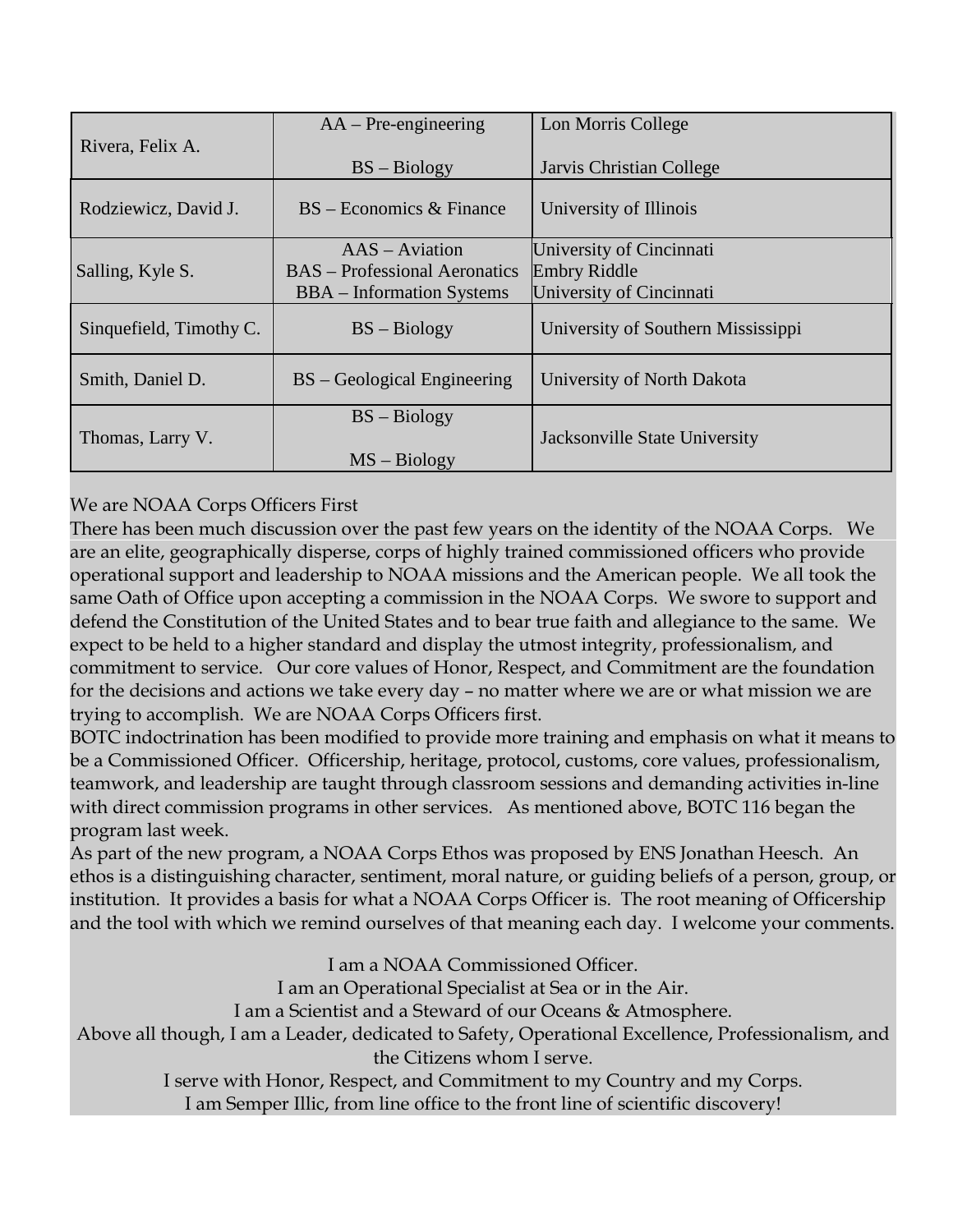We are the NOAA Commissioned Corps!

**\_\_\_\_\_\_\_\_\_\_\_\_\_\_\_\_\_\_\_\_\_\_\_\_\_\_\_\_\_\_\_\_\_\_\_\_\_\_\_\_\_\_\_\_\_\_\_\_\_\_\_\_\_\_\_\_\_\_\_\_\_\_\_\_\_\_\_\_\_\_\_\_\_\_\_\_\_\_**



**CAPT Raymond C. Slagle, NOAA Director, Commissioned Personnel Center**

# **Announcements**

#### **Promotion Zones**

Zones for the upcoming officer promotion boards have been approved. The Lieutenant zone cannot be announced at this time because the results of the last board have not been approved by the Secretary. The LT zone will be announced as soon as it is approved; the LT and LTJG boards will meet in October, 2010. The LTJG zone will be released in the future. The other zones and board dates are listed below. Remember, officers that have failed to be selected for promotion two or more times are still reviewed but are not in-zone, so are not listed.

CAPTAIN Zone, 8 officers to select 4. Board Date: April 14, 2010

WINGROVE, RICHARD R. TEBEEST, RANDALL J. ADLER, JOHN J. WEAVER, MICHAEL S. LYNCH, ANNE K. MANGELS, KARL F. LOPEZ, ANITA L. HAGAN, JEFFREY C.

COMMANDER Zone, 17 officers to select 12. Board Date: April 15, 2010 BRENNAN, RICHARD T. DUNBAR, ADAM D. SWEENEY, MARK M. FISCHEL, PETER C. ADAMS, JEREMY M. DEMERS, DAVID J. SILAH, MICHAEL J. SIROIS, SCOTT M. BRAKOB, DEVIN R. ZEZULA, DAVID J. WETZLER, MARK A. ZEGOWITZ, KURT A. GALLAGHER, TIMOTHY J. BISHOP, JOE C. HANCOCK, NATHAN H.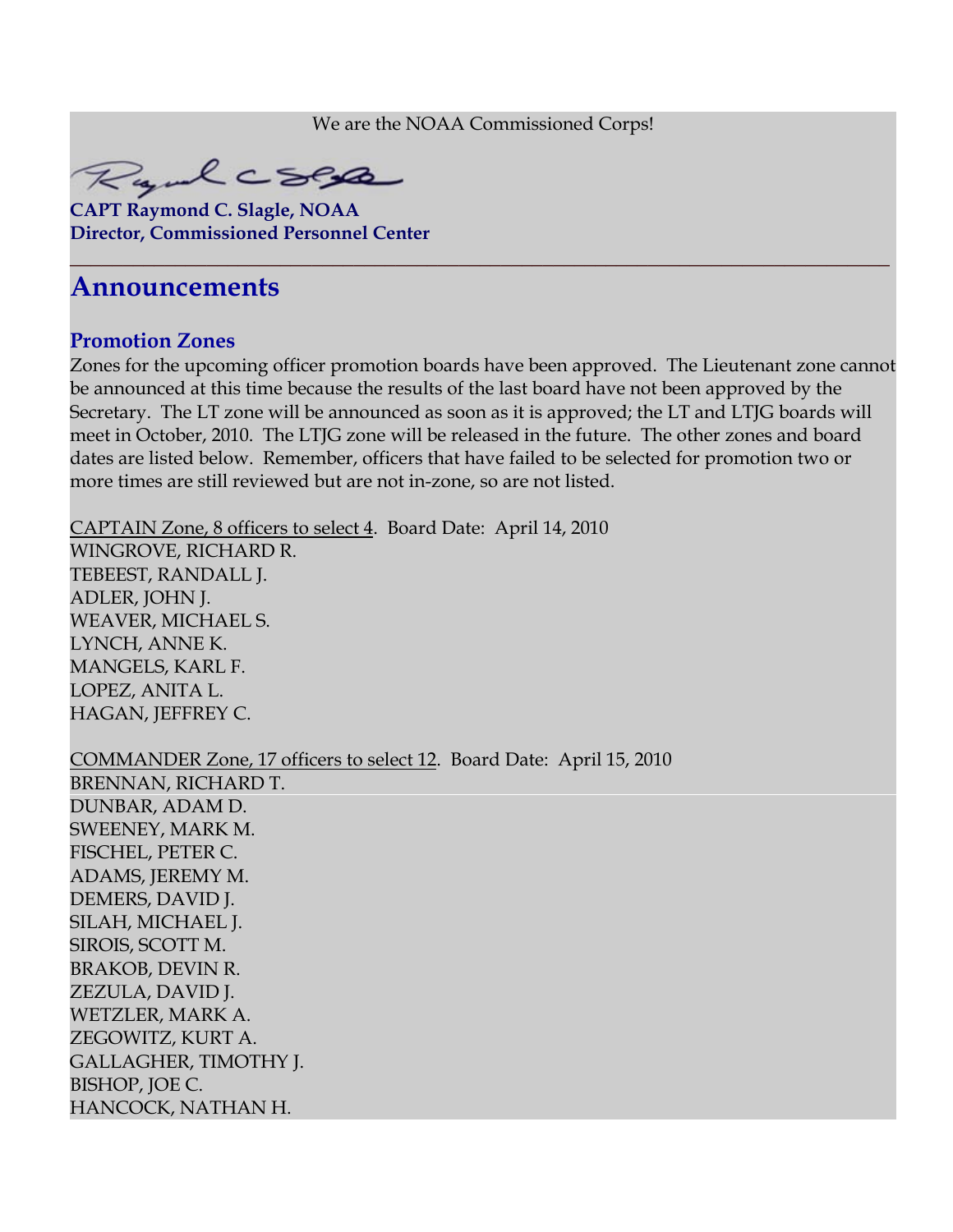SIEGEL, PETER V. BAILEY, DEMIAN A.

LIEUTENANT COMMANDER, 16 officers to select 13. Board Date: May 12, 2010

GRUCCIO, DENISE J. MADDOCK, SHAWN CRAPO, ELIZABETH BEAUCAGE, DONALD E. KEMP, PAUL W. PEET, KATHERINE R. LEVINE, MICHAEL G. SHOUP, JEFFREY D. CASANOVA, HECTOR L. MANNING, NICOLE M. JOHNSON, ERIC T. SCHAER, JASPER D. HANCOCK, AMANDA M. DAVIS, NATASHA R. LOMNICKY, JOHN J. RINGEL, MATTHEW R.

#### **NOAA Corps Mission, Vision, and Guiding Principles**

The proposed NOAA Corps Mission and Vision have been slightly modified after review by the Deputy Under Secretary. The modified statements are shown below. The Director, NOAA Corps would like to give officers another opportunity to comment on the statements over the next two weeks. Please review the proposed Mission, Vision, and Guiding Principles and provide any comments by March 10, 2010. Send comments to the Director, CPC via the [Director.CPC@noaa.gov](mailto:Director.CPC@noaa.gov) email address.

<u>Mission</u>: Lead discovery and explore earth's oceans, coasts, and atmosphere to improve understanding of the global environment.

Vision: The NOAA Corps will be the Nation's premier service for worldwide environmental observations, providing the technical and operational expertise, dynamic leadership, and breadth of background and experience to optimize NOAA's missions.

Guiding Principles: NOAA Corps officers serve with "the special trust and confidence" of the President, charged with upholding and protecting public interest. The Corps is a premier service which provides the technical and operational expertise, leadership, and breadth of background and experience to optimize NOAA's missions.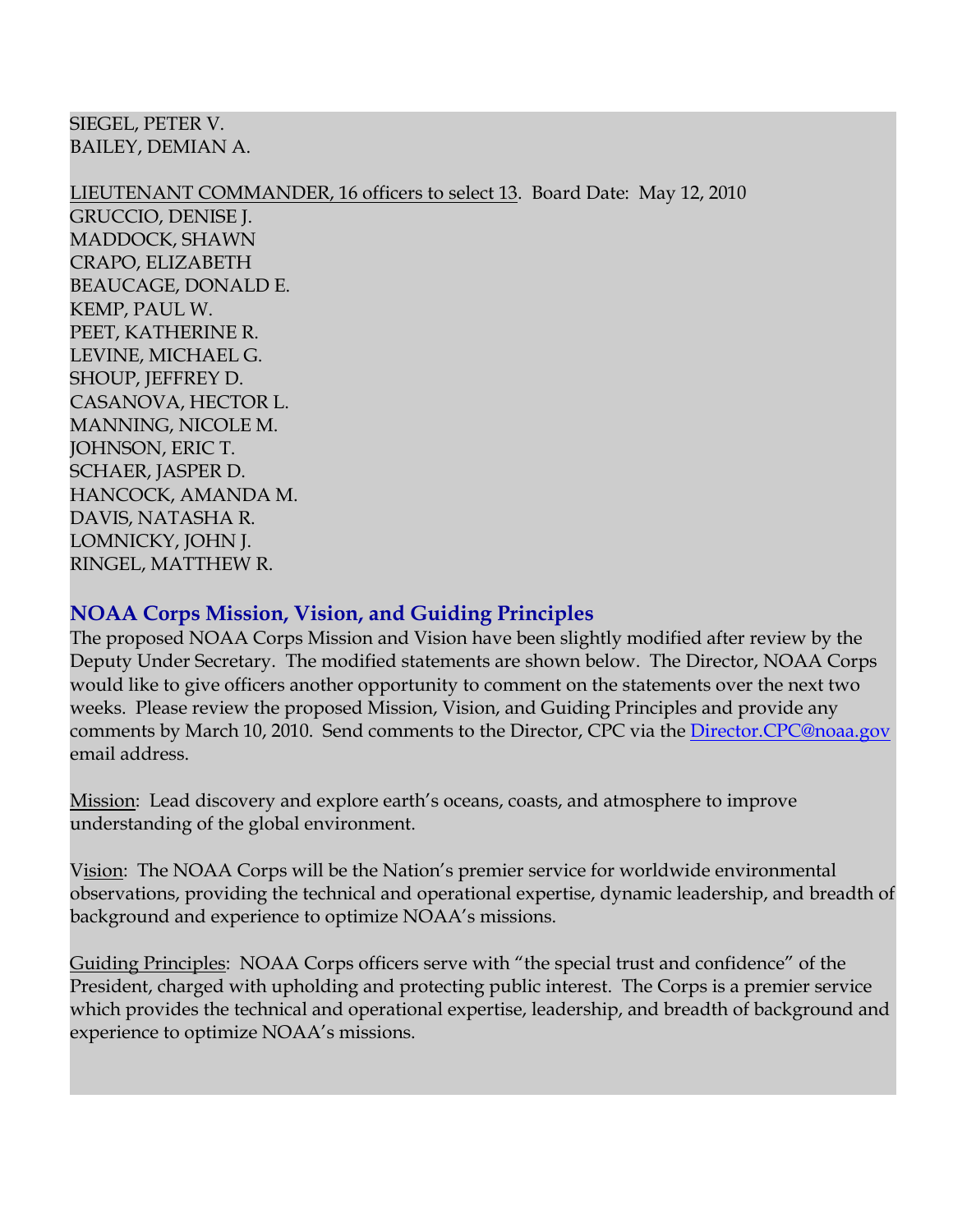#### **WikiFleet Website -- Information for Ships**

Previously known as the XO Wiki, WikiFleet has been upgraded to a new server, is running, and being used by more people every day. WikiFleet has adopted the NOAA DMS (document management system) structure to provide consistency with MOC's Powerway system which is the next generation MOCDOCS. Remember, WikiFleet is not policy. WikiFleet is a codification of best practices and procedures and a clearinghouse of information. Please take a moment to peruse --or better yet--contribute content. You'll need your NOAA LDAP credentials to log in. The website has been added to the links at the bottom of the Cyberflash as well.

**\_\_\_\_\_\_\_\_\_\_\_\_\_\_\_\_\_\_\_\_\_\_\_\_\_\_\_\_\_\_\_\_\_\_\_\_\_\_\_\_\_\_\_\_\_\_\_\_\_\_\_\_\_\_\_\_\_\_\_\_\_\_\_\_\_\_\_\_\_\_\_\_\_\_\_\_\_\_**

**\_\_\_\_\_\_\_\_\_\_\_\_\_\_\_\_\_\_\_\_\_\_\_\_\_\_\_\_\_\_\_\_\_\_\_\_\_\_\_\_\_\_\_\_\_\_\_\_\_\_\_\_\_\_\_\_\_\_\_\_\_\_\_\_\_\_\_\_\_\_\_\_\_\_\_\_\_\_**

<https://www.st.nmfs.noaa.gov/confluence/display/FleetWiki/Home>

#### **Upcoming Uniform and Awards Board Meetings**

March 09, 2010 April 13, 2010

#### **Approved Retirements/Resignations/Separations**

The following officers have approved retirements, resignations, or separations. Be sure to thank them for their service to NOAA and nation and wish them the best the next time you see these officers!

| LTJG Julie L. Earp              | February 28, 2010  |
|---------------------------------|--------------------|
| <b>LCDR Geoffrey S. Sandorf</b> | March 1, 2010      |
| LTJG Andrew P. Seaman           | March 1, 2010      |
| LT Silas M. Ayers               | March 31, 2010     |
| <b>LCDR Andrew A. Hall</b>      | May 1, 2010        |
| LTJG Rebecca J.-R. Almeida      | June 1, 2010       |
| LCDR James A. Bunn, II          | June 1, 2010       |
| LT David A. Strausz             | July 31, 2010      |
| CDR Andrea M. Hrusovsky         | August 1, 2010     |
| LTJG Allison R. Mahaney         | August 15, 2010    |
| LT Amanda M. Hancock            | September 15, 2010 |